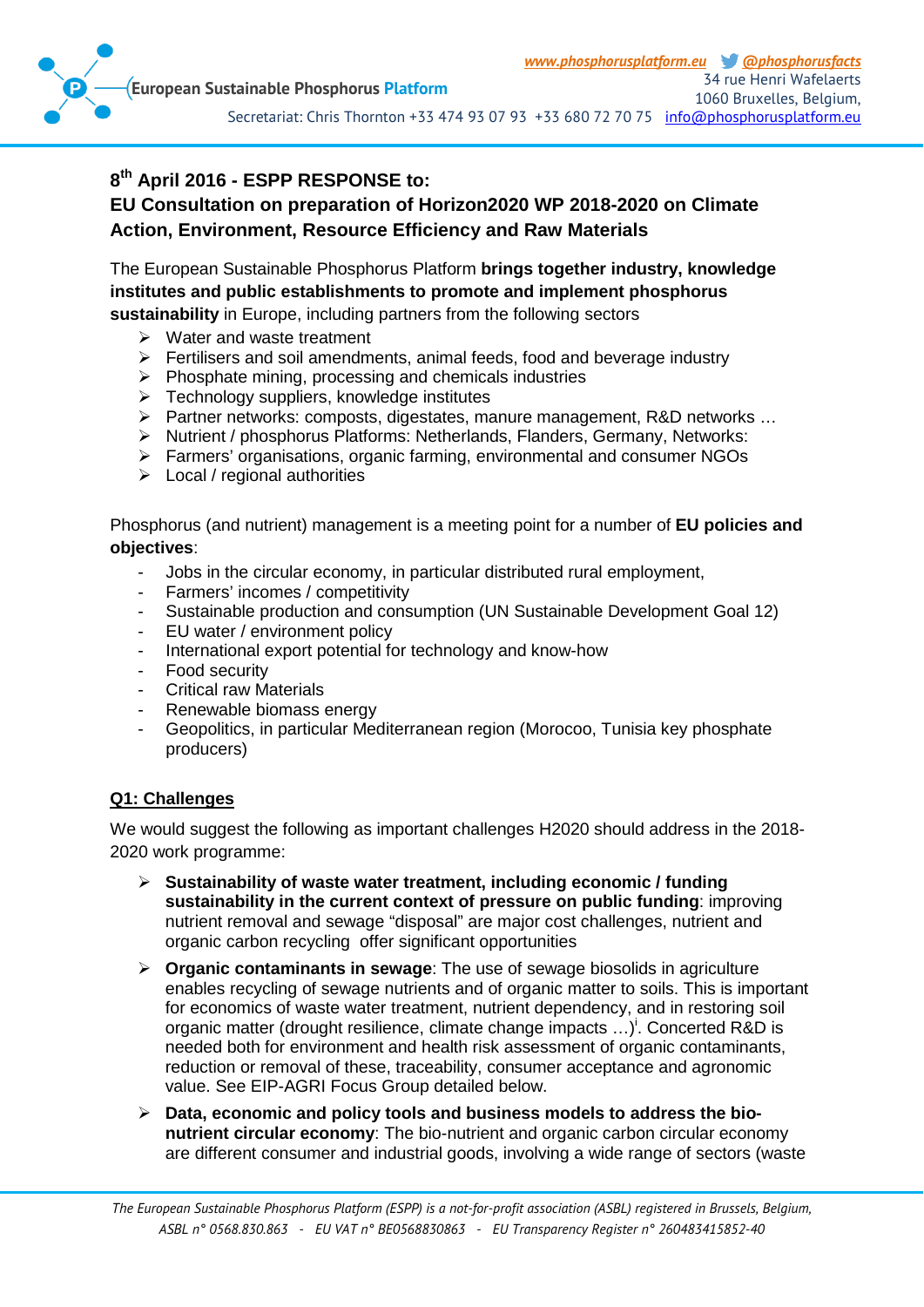

and water, farming, food and consumers, renewable energy, fertilisers, chemical industry) and new systems understanding, data tools for decision making, and methods are needed.

- **Nutrient food product footprints**: for consumers to change behaviour and to support public and corporate decision making, nutrient footprinting throughout food product production chains need to be developed, including impacts of losses, and taking into account nutrient recycling
- **Synergies between biomass-based renewable energy, biomaterials production and nutrient management**, including nutrient use optimisation and nutrient recycling: This should include use of wastes as feed material for biomass production, nutrient recovery and recycling from digestates. Opportunities include: optimising use of raw materials (mineral fertiliser inputs), jobs and growth, climate change and water quality impacts
- **Importance of phosphorus, in specific forms in industry**: A minor consumer of phosphorus resources in quantity,  $P4 =$  white phosphorus and derivatives and highpurity phosphoric acid are essential for a range of high added value industrial sectors, strategic for Europe<sup>ii</sup>. Europe is today import dependent for P4 and the inclusion of "phosphate rock" in the EU list of critical raw materials does not address this. In complement to the SUSPHOS network<sup>iit</sup>, R&D is needed to clarify the environmental challenges and the growth opportunities, including addressing issues in P4 use<sup>iv</sup> (e.g. chlorine or solvents in processing, environmental fate of organophosphorus products)
- **Improving and implementing nutrient efficiency technologies**: A cross-sector approach should be developed, with experience transfer from e.g. water industry or chemicals to other sectors such as manure treatment. This should support possible future development<sup>y</sup> of a "Resource Efficiency" BAT BREF
- **Nutrient management in livestock production, including consumer diet and**  geographical distribution of livestock production: Livestock production is shown<sup>vi</sup> to cause nearly ¾ of European N and P emissions. Both consumer diet choices and improving nutrient use, reducing emissions and recycling manure (including valorising manure organics and nutrients) are key to both addressing human health challenges (obesity, cardio vascular disease and related costs to society), to achieving Agriculture BEMP<sup>vii</sup> and livestock BAT<sup>viii</sup>, agriculture greenhouse emissions, soil conservation, water quality protection but also to improving farmers' incomes and safeguarding jobs in the meat production and processing industries.
- **Redesign of sewage treatment from remove to recover**, and of other organic waste streams. Instead of using energy input to "remove" organics and nutrients (to CO2, atmospheric nitrogen and sludge), plants design objective will be conversion of carbon into either energy or soil improvers and recovery of nutrients
- **Big data**: offers major, currently unexplored, opportunities for improving nutrient management. Nutrient losses are highly variable with local conditions (terrain variations within fields, weather, type of fertiliser and crop, date of application) and compilation of precise data could considerably improve understanding and farmer information.
- Geopolitics: Innovation in efficient water and nutrient management (linked to food security) in North African Mediterranean region, and the possibilities to valorize those in the context of **geopolitical tensions (e.g. migration).**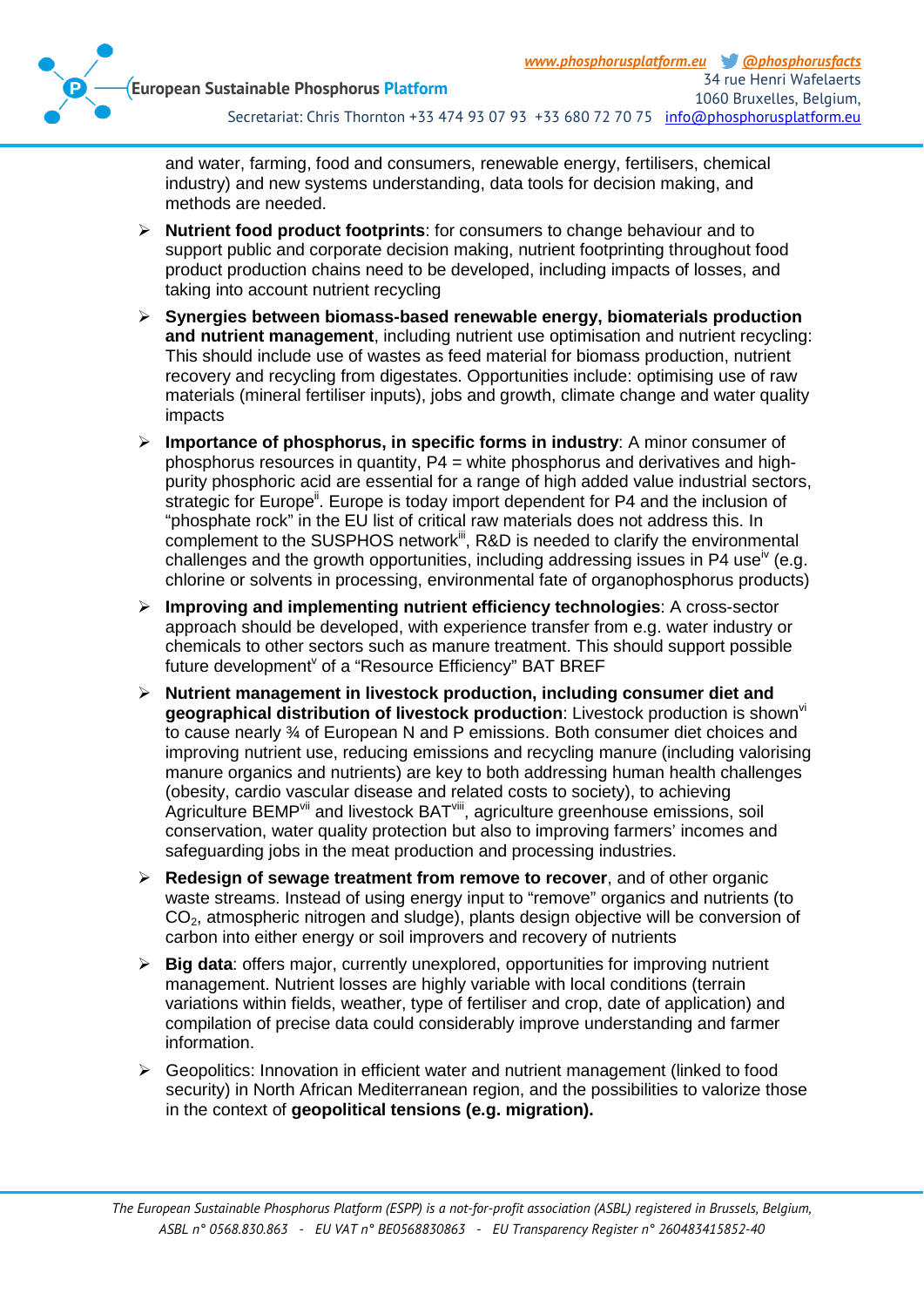

To support and enrich these proposals, we refer to the following:

**DG RTD workshop conclusions 2015**: A number of R&D projects addressing nutrient recycling have already been funded / are underway / in selection phase, by the EU (FP7, Horizon2020, InterReg, LIFE+). Many of these came together at the Berlin 2015 workshop  $co$ -organised with DG RTD  $\mathrm{K}$  Key conclusions include:

- Technologies exist, but challenges to roll-out to market include need for coherent legislation and policy support
- Importance of demonstration plants (call in 2016 WP)
- Issue of organic contaminants in sewage sludges
- Value of clustering and networking to enhance experience transfer and facilitate market uptake

**BSAG (Baltic Sea Action Group) publications**: "The Role of Nutrient Cycling in Circular Economy", May 2015, Brussels and "Nutrient Cycling at the Core of Circular Economy<sup>x</sup>

**EU Commission consultation on the circular economy 2015:** The results of the public consultation on the circular economy 2015 confirmed the interest of stakeholders for the bionutrient circular economy:

- 30% of all respondents identified bio-nutrients as "secondary materials the EU should target first" (Q5.3)
- 54% cited bio-nutrients or phosphorus somewhere in their response (all questions)

**RISE Foundation report on nutrient recovery and recycling and agricultural** 

**intensification 2016<sup>xi</sup>:** The RISE Foundation (Rural Investment Support for Europe) has published a 92 page report on issues, opportunities and actions for nutrient recovery and reuse (NRR) in European agriculture. The report makes 16 recommendations to enable nutrient recycling to contribute to better nutrient stewardship and, by diversification of nutrient sources, to nutrient supply security. Recommendations cover the need to improve nutrient data, review of legislation and regulatory coherence, policy support and EU Circular Economy package, consumer acceptance and livestock production and consumption.

**EIP-AGRI Focus Group on agronomic use of recycled nutrients**: ""How to improve the agronomic use of recycled nutrients (N and P) from livestock manure and other organic sources?". Launched in 2016<sup>xii</sup>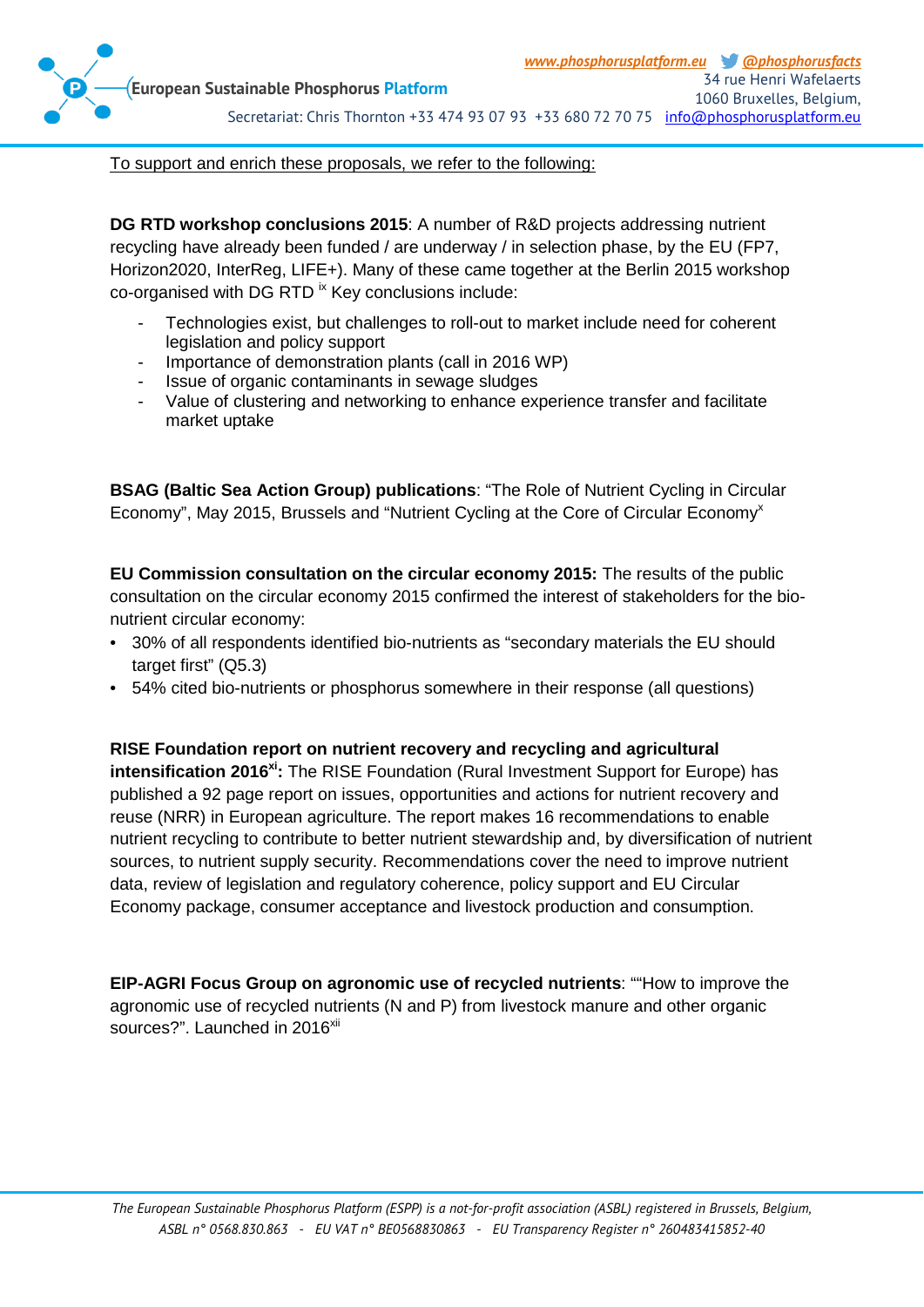

#### **Q2: outputs and impacts:**

The economic impacts of improving nutrient management and developing the nutrient circular economy are potentially considerable:

- Nitrogen losses cost Europe 70- 300 billion €/year<sup>xiii</sup>
- Phosphorus losses cost the USA c. 3 billion US\$/year<sup>xiv</sup> (no EU estimate available)
- Circular economy: nutrient recycling and a regenerative food system are identified as a key circular economy potential area by the Ellen MacArthur Foundation<sup> $x$ </sup>, but no economic assessments are developed for this sector (see indications above regarding the challenge of need of data and economic models)
- The Impact Assessment for the EU Fertiliser Regulation revision proposal SWD(2016)64 refers to "increase growth and job creation" by facilitating nutrient recycling, but does not provide figures.
- An outline of possible employment generation by phosphorus recycling and stewardship was made by ESPP in 2013<sup>xvi</sup>

Overall, there seems consensus that nutrient stewardship and recycling offers important potential for reducing environmental costs, generating circular economy growth (including farmers' incomes), innovation, and employment (particularly in rural areas). However, as indicated above under challenges, there is to date a lack of data or economic models, because models developed for industrial systems are not applicable to the nutrient economy.

#### Market deployment within 5-7 years:

The following innovations are ready for wide market within this horizon, if (big) data to support decision making, regulatory and economic policy structures are put into place:

- **Nutrient (N, P) recovery** from (existing) sewage works, manure, for which a range of technologies are available, and which will be facilitated by the revised EU Fertiliser Regulation (expected 2017 or 2018) but new policy and economic models are needed. Redesign of treatment from removal to recovery is underway, but requires further R&D and will be slow because of the decades long infrastructure renewal cycle
- **Nutrient recycling from biogas digestates and bio-energy, bio-materials production:** essential for environmental and economic sustainability<sup>xvii</sup> of these sectors
- **Use of big data** to improve nutrient use efficiency, reduce nutrient losses, identify economically viable streams for recycling, ensure traceability of organic recycled nutrient products
- **Recycling of phosphorus to high-value industrial forms** (P4, high purity phosphoric acid).
- **Recovery of phosphorus from sewage sludge incineration ash**: this is to become obligatory in Switzerland<sup>xviii</sup> and certain EU member states are considering similar action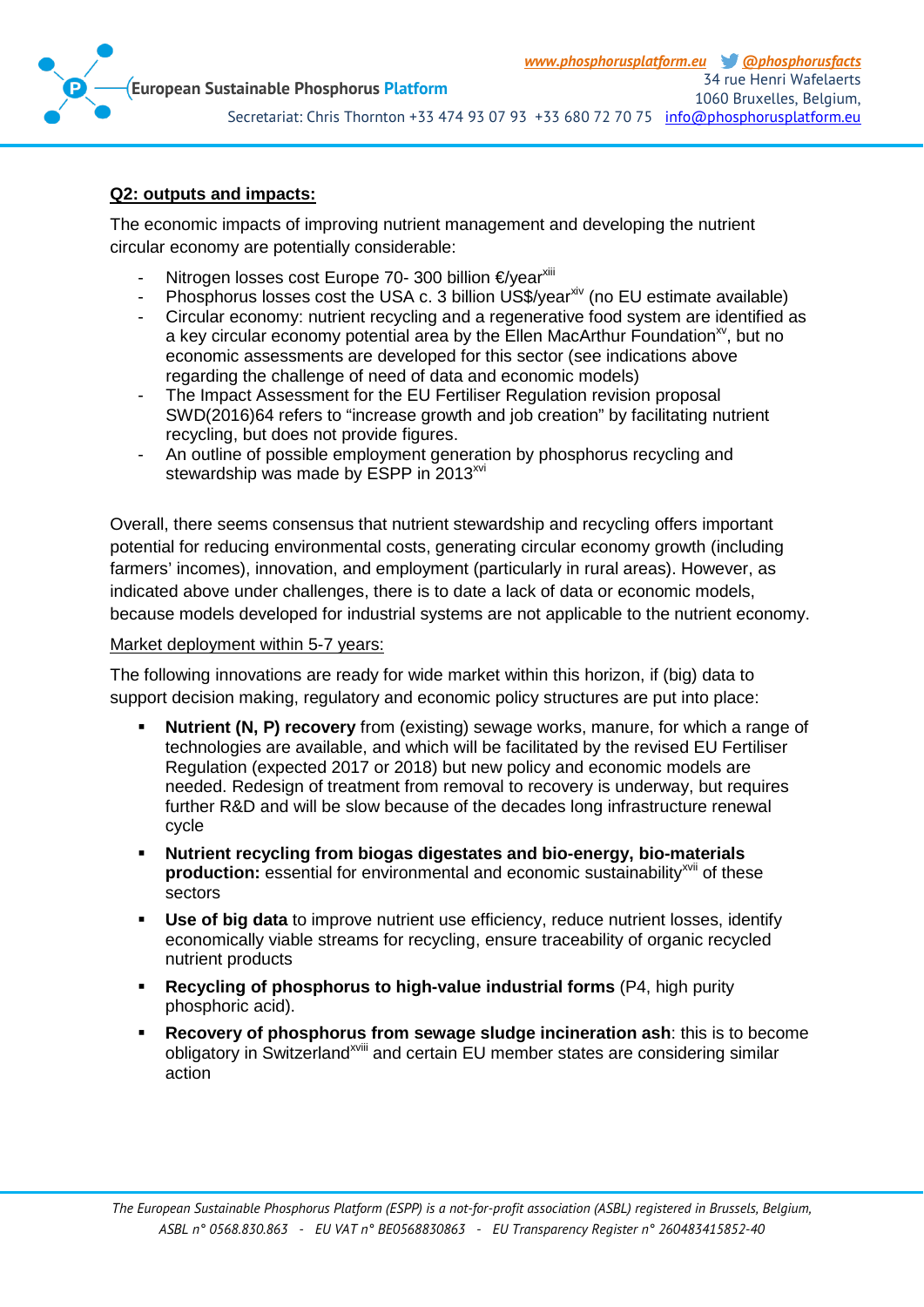

#### **Q3: Gaps in science, policy, etc and potential game changers**

Gaps: see challenges above

Game changers:

- **Place of meat consumption** in European and global diet, with conflicting pressures to reduce EU meat consumption (cost to consumers, health and environment issues) and increasing meat consumption worldwide (resulting in accelerating global tension on agricultural nutrient supply)
- **World food prices tensions**: the combination of climate change impacts, water tension, limits to exploitable agricultural land, increasing world population and increasing global meat demand (Asia, developing countries) will result in tension on world food commodity prices and risks of increases and considerable fluctuations. Fertiliser (nutrient) prices are linked to food prices.
- **Soil organic carbon**: deterioration of organic carbon levels in many European soils is becoming increasingly critical, with impacts on water retention (drought crop resilience, flooding) and on climate change. This will push to increase appropriate recycling and reuse of organic waste streams, subject to appropriate management of contaminants (sewage, manures …)
- **Consumer attitudes to organic wastes and traceability**: the current trend in consumer attitudes (e.g. to 'hygienic bidet' toilets<sup>xix</sup>, Global G.A.P.<sup>xx</sup> exclusion of use of sewage sludge) tend to make recycling more difficult technically (dilution) or by societal rejection of organic waste recycling in agriculture. This needs to be reversed to address soil, nutrient and carbon sustainability.
- **World production of white phosphorus P4**: the two main suppliers of the EU are currently Kazakhstan and Vietnam. The former poses transport logistics security issues. Vietnam production is dependent on cheap electricity from China, which at some time can be expected to stop.

#### **Q4: Horizontal issues**

The challenges indicated above in Q1 and Q3 concerning **diet** (meat consumption) and **consumer acceptance** (including farmers, supermarkets, public) of organic waste recycled product use in agriculture (from scientific risk assessment to public acceptance) require interaction between social sciences, economics , medical and environmental sciences, technology, markets.

Gender aspects are important as sectors such as agriculture (farming, famer advice), chemicals, waste treatment are progressively feminising in many countries. How can development of the bio-circular economy support this trend?

International cooperation is important to facilitate export of EU nutrient recycling technologies and know-how, by adapting these to different social, economic, logistic and environmental situations of other world regions.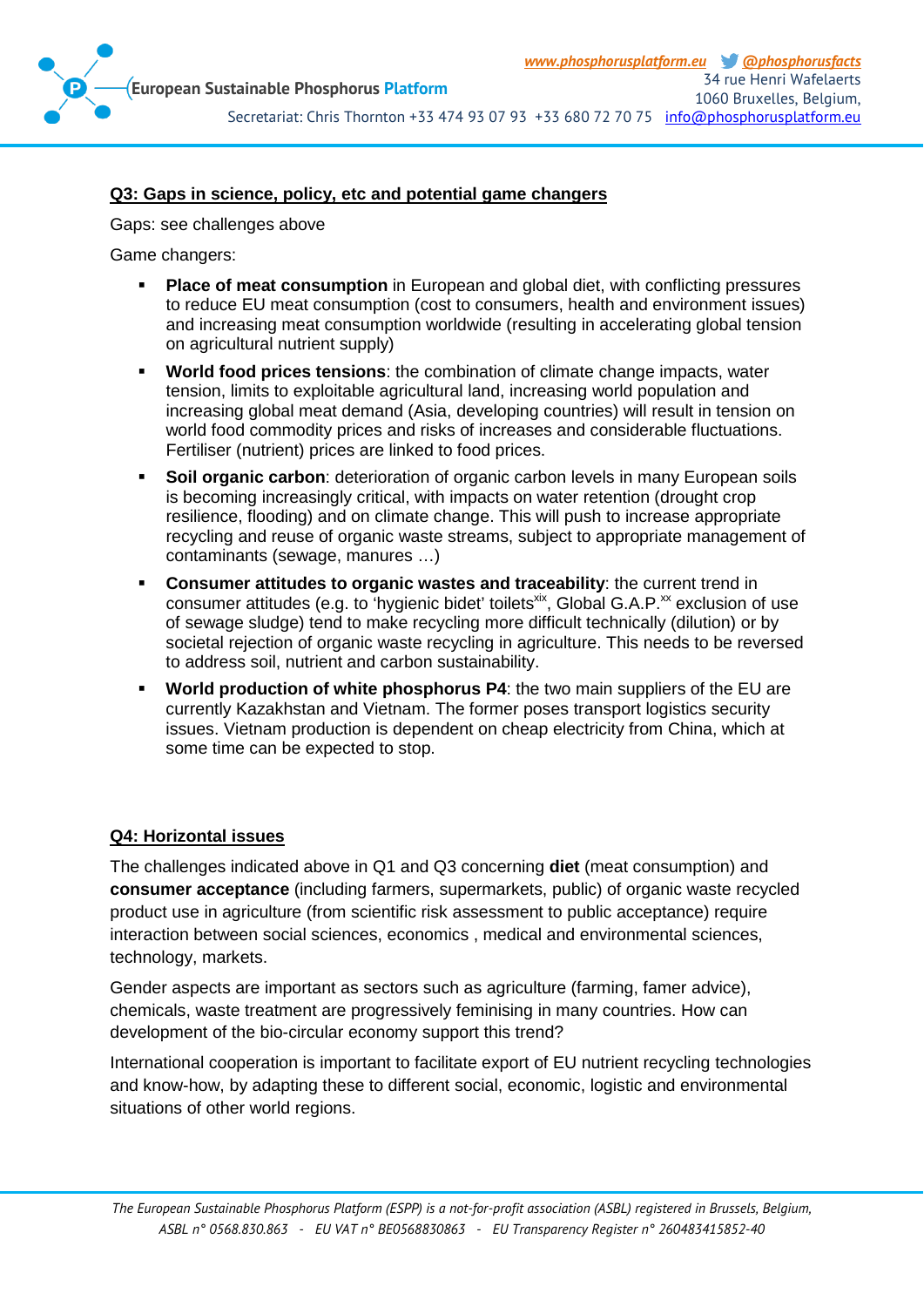

#### **Q5: Emerging priorities for SC5**

**Circular economy** for nutrients to respond to:

- **Figure 2 resource stewardship** (nutrient efficiency and recycling)
- a world with increasing pressures on food supply and fluctuations in **global food prices**
- **traceability** of organic waste recycling / contaminants, to enable both risk management (including of "tomorrow's" contaminants, today not identified) and to answer consumer concerns and facilitate acceptance
- pressures on **farmers' incomes and rural employment**
- limitations to **public utility budgets**: how to make waste water treatment long-term economically sustainable

- 
- 

<sup>.&</sup>lt;br>i <sup>i</sup> "Seven ways to save our soils", The Soil Association UK, 2016, 19 pages and "Living Soils: A Call to Action", 28 pages http://www.soilassociation.org/soils

See SCOPE Newsletter n° 120 at [www.phosphorusplatform.eu](http://www.phosphorusplatform.eu/)<br>
If FP7 Marie Curie network [www.susphos.eu](http://www.susphos.eu/)<br>
if FP7 Marie Curie network www.susphos.eu<br>
iv See e.g. "Italmatch takes part in LIFE, the European Community program dedi

 $\vee$  « Work Programme for the exchange of information under article 13(3)(B) of the IED for 2016 (and the outlook for the following years) », EU Commission 29 January 2016 published at https://www.naturvardsverket.se/upload/stod-i-<br>miljoarbetet/vagledning/industriutslappsdirektivet/Work-programme-eu-comm-2016.pdf

vi "Impacts of European livestock production: nitrogen, sulphur, phosphorus and greenhouse gas emissions, land-use, water eutrophication and biodiversity", Leip at al., Environmental Research **Letters** 

<sup>10(2015) 115004</sup><http://dx.doi.org/10.1088/1748-9326/10/11/115004>

vii "Best environmental management practice for the agriculture sector - crop and animal production" – Final Draft – August 2015 [https://ec.europa.eu/jrc/en/research-topic/best](https://ec.europa.eu/jrc/en/research-topic/best-environmentalmanagement-practice)[environmentalmanagement-practice](https://ec.europa.eu/jrc/en/research-topic/best-environmentalmanagement-practice) and direct link<br>http://susproc.jrc.ec.europa.eu/activities/emas/documents/AgricultureBEMP.pdf

Hetter activities and the metal control activities with the entensive Rearing of Poultry or Pigs", Industrial Emissions Directive 2010/75/EU (Integrated Pollution Prevention and Control), European Commission JRC, "Final draft" August 2015<br>http://eippcb.irc.ec.europa.eu/reference/irpp.html

ix "Circular approaches to phosphorus: from research to deployment", 48 pages, European Commission Directorate-General for Research and Innovation 2015, ISBN 978-92-79-46827-8 <http://bookshop.europa.eu/en/circular-approaches-tophosphorus-pbKI0115204/><br>
<sup>x</sup> Both at

[http://www.bsag.fi/fi/News/Documents/BSAG%20Brussels%20May%202015%20NUTRIENT%20C](http://www.bsag.fi/fi/News/Documents/BSAG%20Brussels%20May%202015%20NUTRIENT%20CYCLING%20IN%20CIRCULAR%20ECONOMY.pdf)<br>YCLING%20IN%20CIRCULAR%20ECONOMY.pdf

<sup>&</sup>lt;sup>xi</sup> RISE Foundation "Nutrient recovery and reuse (NRR) in European agriculture. A review of the issues, opportunities and actions", 92 page, 2016, A. Buckwell, E. Nadeu, with contributions from L. Six (Fertilizers Europe), K. Van Keer (Yara) and A. Williams <http://www.risefoundation.eu/projects/nrr> and full report<http://www.risefoundation.eu/publications>

*The European Sustainable Phosphorus Platform (ESPP) is a not-for-profit association (ASBL) registered in Brussels, Belgium, ASBL n° 0568.830.863 - EU VAT n° BE0568830863 - EU Transparency Register n° 260483415852-40*